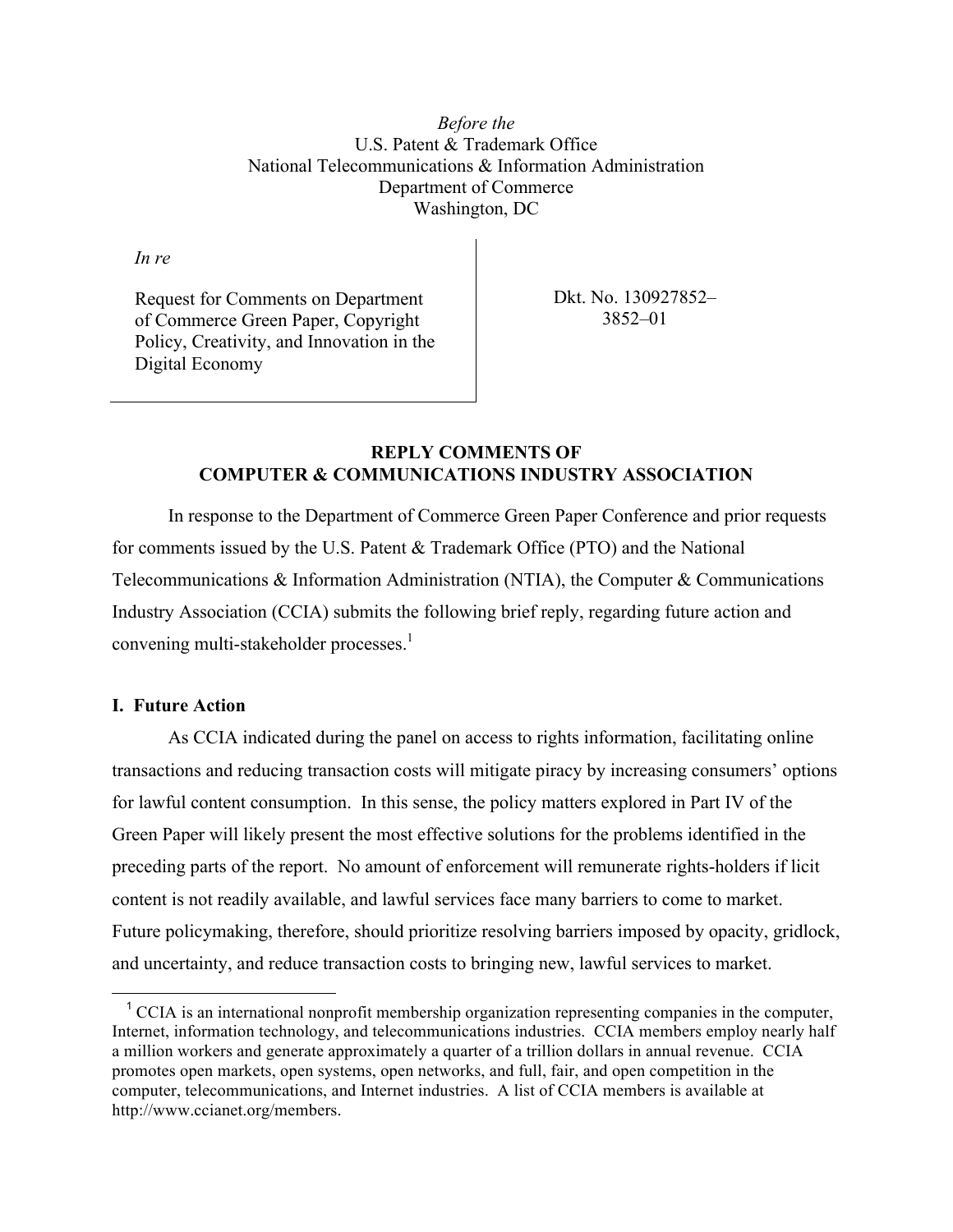## **II. Comments on Multi-stakeholder Dialogue**

The Green Paper Conference assembled a diverse group of interests to discuss contemporary copyright-related issues. Further stakeholder dialogue should meet and exceed this degree of inclusiveness. With respective to improving notice and takedown, the relevant conference panel effectively represented both large and small rights-holder constituencies, as well as large and small service providers, and public interest representation. All of these constituencies are necessary, but not sufficient, to account for the stakeholders on this subject. Some stakeholders have yet to be brought to the table, however. Enforcement vendors, particularly those providing takedown-related services on behalf of rights-holders, have not been represented. The Green Paper identified this constituency as a necessary party, noting the phenomenon of increased use of "automated systems" by rights-holders, and stating that "the Task Force will convene a multi-stakeholder dialogue involving right holders (both large and small), ISPs, consumer representatives and companies in the business of identifying infringing content, on how to improve the operation of the notice and takedown system.<sup>32</sup> Given that enforcement vendors have been absent from the conversation so far, this particular imperative has not been satisfied.

Additionally, as PTO and NTIA convene stakeholder conversations on the issue, these interactions should not be artificially subdivided. Questioning during the notice and takedown panel inquired whether it was necessary to conduct different conversations or options for different-sized rights-holders and providers. All panelists seemed to agree that separating small entities from large would not be transparent, or sufficiently inclusive to be meaningful and legitimate. Similarly, sub-groups formed along other arbitrary and often fungible distinctions, such as on the basis of different types of content, or different classes of entities (e.g., network hosts and mere conduits), would not be prudent. The advantage, indeed the very purpose, of a multi-stakeholder process is to share information across different groups in order to improve the system. Because convening the broadest array of different stakeholders will be necessary to develop a comprehensive picture of the complexities of DMCA compliance, artificially dividing those stakeholders into different groups or silos would be counterproductive.

 <sup>2</sup> Department of Commerce Internet Policy Task Force, *Copyright Policy, Creativity, and Innovation in the Digital Economy* (July 2013), at 57-58.